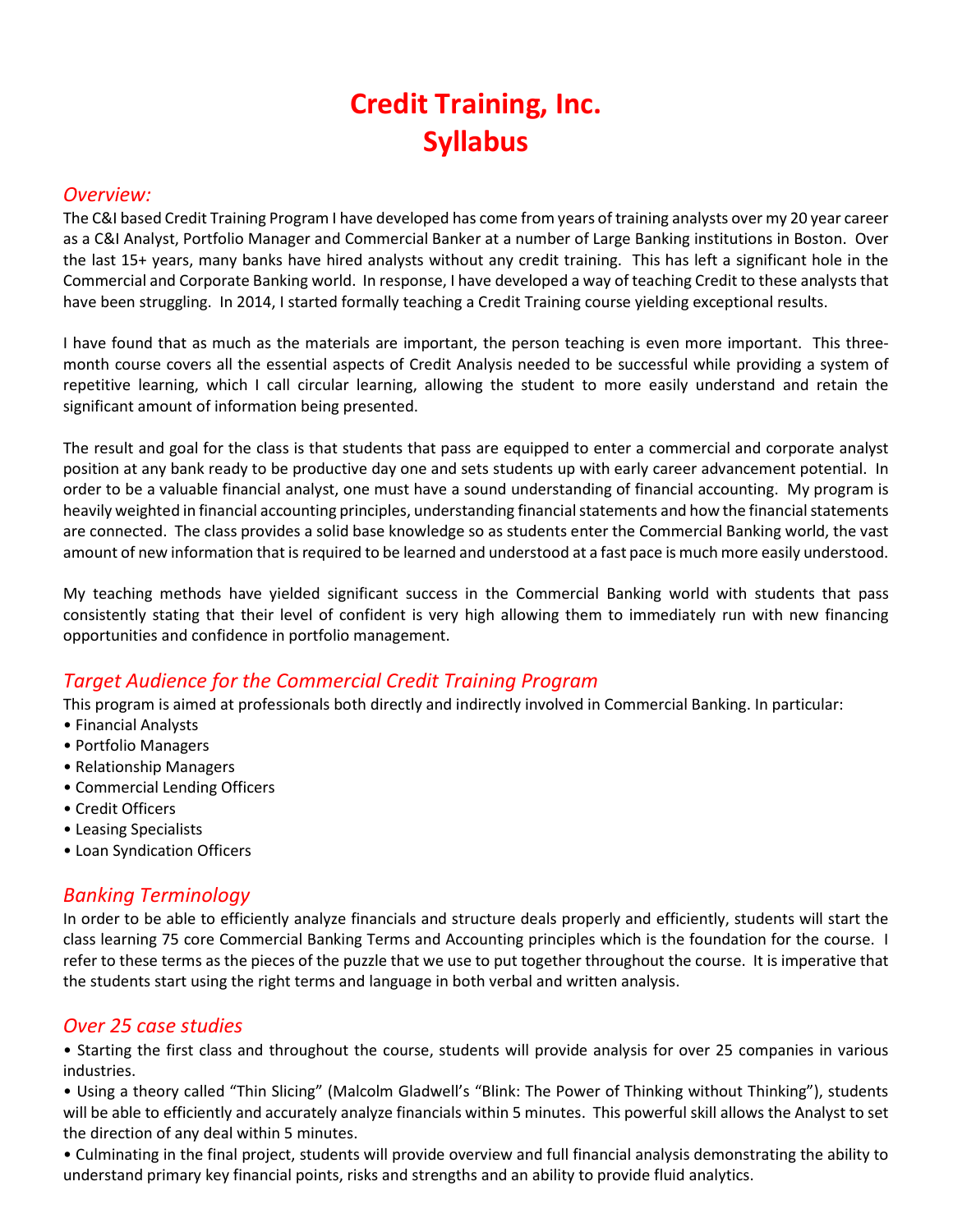### Business Risk Analysis

This program is designed to give candidates an overview of the key considerations which drive the operating performance of any business, with a particular emphasis on the risks which undermine the creditworthiness of the business.

- Review of different types of businesses: manufacturers, wholesalers and distributors, and service businesses
- Identification of key business drivers
- Evaluation of business risks: cyclical, seasonal and different cost structures
- Analysis of market and competitive influences, and in particular a business's own competitive advantage
- Analysis of customer and supplier drivers in a business's own overall industry

• Assessment of management's competence in managing for risk, and the shareholder's support in an economic downturn

#### Financial Statement Analysis

This program reviews the key variables comprising a company's income statement, balance sheet and income statement and how those variables measure the company's financial performance and its ability to service and repay debt. This course is heavily weighted in understanding how the three financial statements are connected and how changes and additions to one statement impacts the other statements. Students will be exposed to accounting practices which can distort/manage both Balance Sheet and Income Statement results.

#### Income statement:

- Full operating performance understanding and analysis.
- Revenues/sales and the pitfalls of revenue recognition
- Key profitability measurements such as Gross Profit Margin, EBITDA, Operating, and Net Margin
- Debt servicing measurement: Debt Service Coverage

#### Balance Sheet:

- Full understanding of financial condition strength and weaknesses.
- Liquidity measurements such as current and quick ratios and working capital
- Asset utilization tests particularly accounts receivable, inventory and accounts payable and days
- Leverage measurements

#### Cash Flow Statement:

- Full understanding of how the cash flow statement is derived from the balance sheet and income statement.
- Essential non-cash event analysis.
- Understanding and using operating, investing and financing activities as sources and uses of cash.
- Review of how the cash flow statement identifies the key operating, investing, and financing decisions taken by the borrower.
- As well as understanding, students will be required to construct cash flow statements demonstrating their ability to understand the components of the cash flow statement.

## Understanding Working Capital Cycle Analysis

The module is designed to provide candidates with an outline of the importance of working capital and a bank's role in financing such needs. Strong emphasis will be placed on the potential for breakdown in Understanding Working Capital Cycle Analysis and how such risks can be proactively identified ahead of time.

- Liquidity with a particular emphasis on current ratio, quick ratio and working capital analysis.
- Working capital and its use as an efficiency measurement.
- Understanding Working Capital Cycle Analysis and the Bank's role in financing this cycle.
- Permanent vs. short-term working capital and the resulting changes in financing required.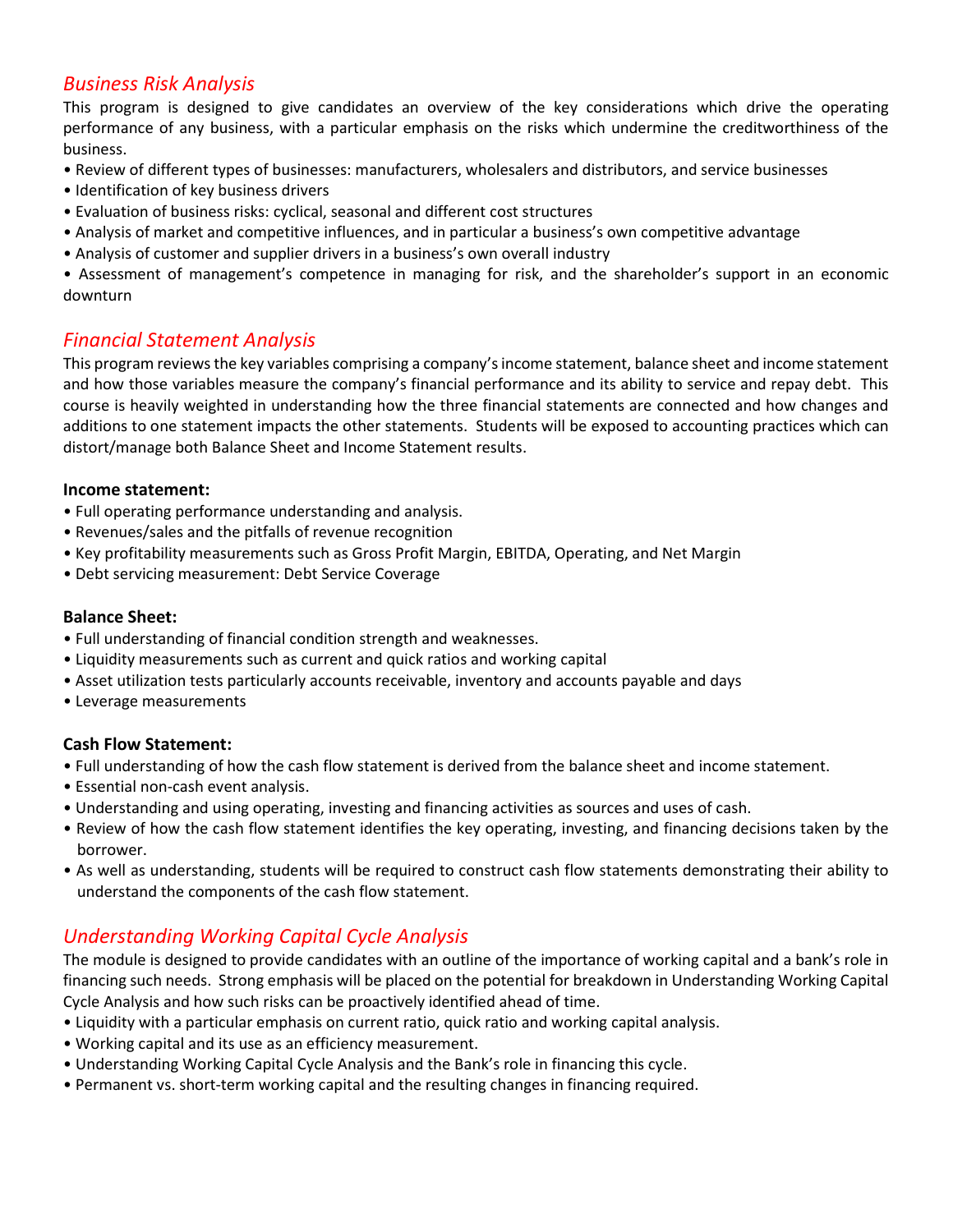#### Source of Repayment Analysis: Debt Service Coverage

Debt service coverage analysis and forecasting skills with a focus on the following:

• Students will have a full understating of cash flow, cash flow calculations with the focus on recurring cash flow in order to determine expected future cash flow ultimately calculating accurate pro-forma debt service coverage.

• Students will be able to layer proposed debt into existing companies using excel based analytical tools to efficiently determine debt capacity and coverage.

## Advanced Cash Flow and Debt Capacity

An introduction to the role of advanced cash flow analysis:

- Drivers of capital structure: revenues, asset levels, return measurements and financing needs
- How capital is deployed: the purpose of loans and the alternative sources of repayment
- Identification of key cash flow value drivers
- The role of cash flow analysis in deal structure

#### **Projections**

Students will be required to understand the skill of spreading financials which will set up for the essential Projection Section of the Credit Training Program.

In this section of the program, students will learn how to create both operating performance and Day 1 balance sheet projections layering in new debt and equity using historical financials and assumptions based on key variables including projected revenue growth, margin expectations, management of operating expenses, AR and inventory turns, plug estimates, LOC financing and cash positions.

#### Structuring

This section of the program will involve in depth financial and risk analysis using financial and business analysis skills to provide essential covenant, collateral, pricing and legal structuring of various types of lending opportunities.

- Different types of covenant structures for different types of business
- Collateral analysis for Commercial Real Estate, Equipment Notes and Lines of Credit (AR and Inv).
- Risk based pricing. Pricing Options Libor, Prime, FHLB, Swap's, other

#### Covenants and Definitions

This section of the program involves fully understanding the purpose and value of covenants and its vital role in structuring deals. Students will be expected to provide covenants to a multiple companies and provide reasons for each covenant structure. The final project will require a full understanding of covenants.

In this class students will be required to memorize and explain the components of numerous formulas including full debt service coverage and leverage covenants.

## Secondary Source of Repayment Analysis: Collateral

#### Borrowing Base Certificate/Field Exam

This section of the training will include an understanding of the secondary form of repayment being collateral. Students will learn about the numerous types of collateral positions and understanding the related advance rates for each with the understanding of how to calculate discounted eligible collateral of which a company can borrow against. Excel based tools will be used to derive collateral coverage as well as AR aging, line usage and loan conformity charts. Students will learn how and when to use BBC's and field exams.